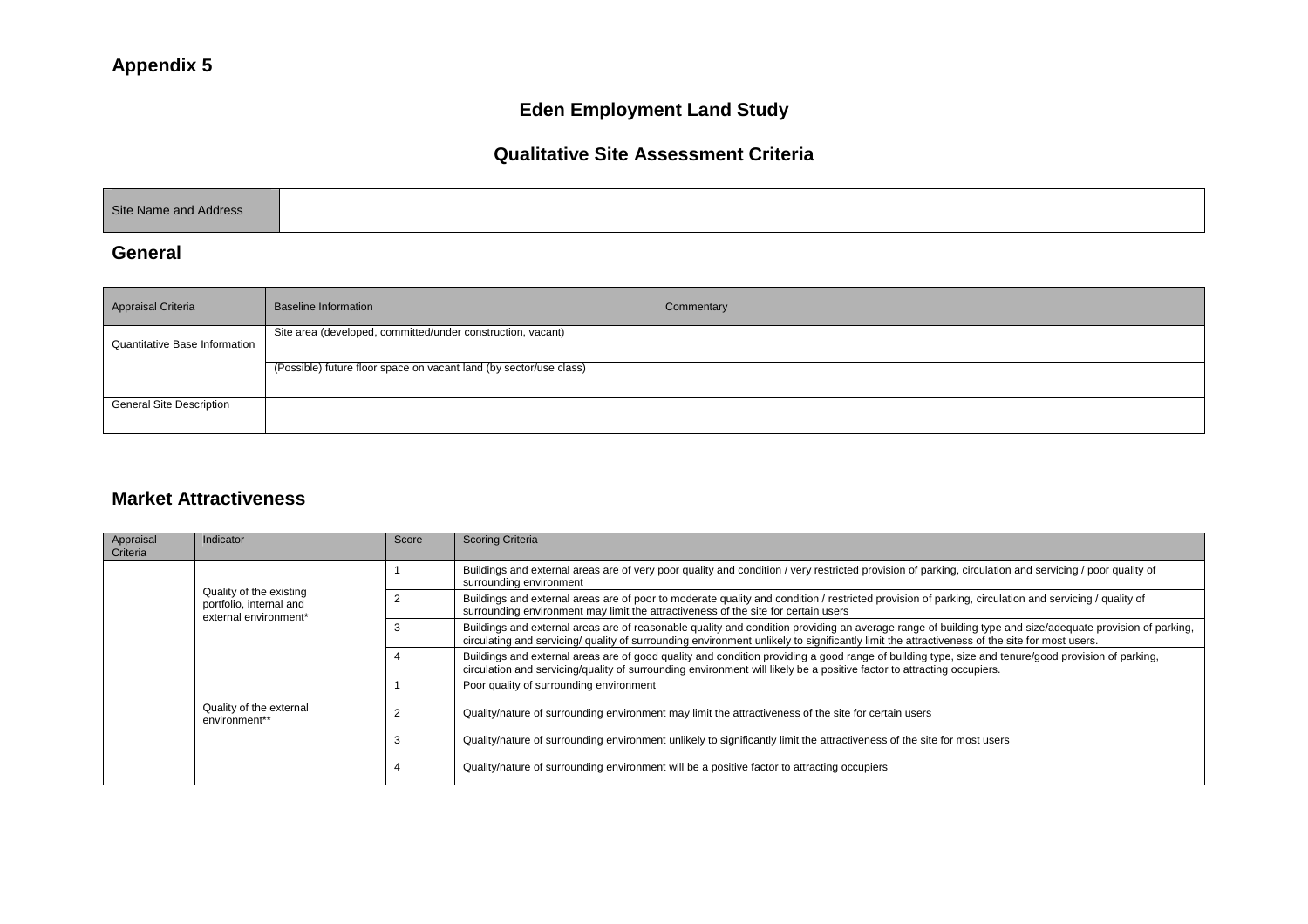| Appraisal<br>Criteria            | Indicator                                                                                              | Score          | <b>Scoring Criteria</b>                                                                                                                                                                                             |
|----------------------------------|--------------------------------------------------------------------------------------------------------|----------------|---------------------------------------------------------------------------------------------------------------------------------------------------------------------------------------------------------------------|
|                                  | Amenity Impacts (eg noise, dust &<br>smell)                                                            |                | The site is substantially exposed to noise, dust and/or smell which significantly affects the quality of the immediate environment.                                                                                 |
|                                  |                                                                                                        | $\overline{2}$ | The site is exposed to some noise, dust or smell which somewhat affects the quality of the environment at certain periods of day.                                                                                   |
|                                  |                                                                                                        | 3              | Occasionally, the site is exposed to some noise, dust or smell which can affect the amenity of the immediate environment.                                                                                           |
|                                  |                                                                                                        | $\overline{4}$ | The site does not appear to be exposed to unreasonable levels of noise, smell, dust or other amenity factors                                                                                                        |
|                                  |                                                                                                        | 1              | The site is surrounded entirely by 'bad' neighbour uses and/or sensitive uses                                                                                                                                       |
|                                  | Adjoining land uses                                                                                    | $\overline{2}$ | The site has some 'bad' neighbour uses/or sensitive uses adjoining or within the site                                                                                                                               |
|                                  |                                                                                                        | 3              | The site has little or no 'bad' neighbouring uses but has some potentially sensitive uses nearby                                                                                                                    |
|                                  |                                                                                                        | $\overline{4}$ | The site is located in an area of other similar uses or open countryside                                                                                                                                            |
|                                  |                                                                                                        | 1              | The site is not visible from any road frontage                                                                                                                                                                      |
|                                  | Road Frontage Visibility                                                                               | $\overline{2}$ | The site has some visibility to a local road                                                                                                                                                                        |
|                                  |                                                                                                        | 3              | The site has some limited visibility to an 'A' Road or motorway/high visibility to a local road                                                                                                                     |
|                                  |                                                                                                        | $\overline{4}$ | The site has a highly visible frontage to an 'A' road or motorway                                                                                                                                                   |
|                                  | Perception of the wider<br>environmental quality (attractive,<br>countryside setting, urban context in | $\mathbf{1}$   | The surrounding environment is attractive open countryside where development would significantly detract from the environmental quality                                                                             |
| Quality of the Wider Environment |                                                                                                        | $\overline{2}$ | The surrounding environment is already developed to a high standard therefore development/redevelopment would neither detract or enhance the wider<br>environmental quality                                         |
|                                  | need of regeneration etc)                                                                              | 3              | The surrounding environment is semi rural where development could have some impact on the environmental quality however high quality development<br>that responds to the environment could override any harm caused |
|                                  |                                                                                                        | $\overline{4}$ | The surrounding area is of poor quality and required significant regeneration. Development/redevelopment of the site would significantly enhance the<br>wider environmental quality                                 |
|                                  | Availability of local facilities<br>including retail and housing                                       | $\mathbf{1}$   | The site is located more than 2 kilometres away from local facilities                                                                                                                                               |
|                                  |                                                                                                        | $\overline{2}$ | The site is located 1-2 kilometres away from local facilities                                                                                                                                                       |
|                                  |                                                                                                        | 3              | The site is located less than 1 kilometre away from local facilities but not immediately adjacent                                                                                                                   |
|                                  |                                                                                                        | $\overline{4}$ | The site is located immediately adjacent local facilities                                                                                                                                                           |
| Accessibility                    | Ease of access to the strategic<br>highway networks (ie an 'A' Road/<br>Motorway)                      | 1              | Located more than 2 kilometres away from a motorway or major arterial route                                                                                                                                         |
|                                  |                                                                                                        | $\overline{2}$ | Located 1-2 kilometres away from a motorway or major arterial route                                                                                                                                                 |
|                                  |                                                                                                        | 3              | Located less than 1 kilometre away from a motorway or major arterial route but not immediately adjacent                                                                                                             |
|                                  |                                                                                                        | $\overline{4}$ | Located immediately adjacent to a motorway or major arterial route with easy accessibility to these routes                                                                                                          |
|                                  | Quality of local road access                                                                           | $\mathbf{1}$   | Very narrow surrounding roads potentially unadopted/heavy congestion at most periods                                                                                                                                |
|                                  |                                                                                                        | $\overline{2}$ | Width of surrounding roads could create potential issues for HGV access/potential for heavy congestion at peak periods                                                                                              |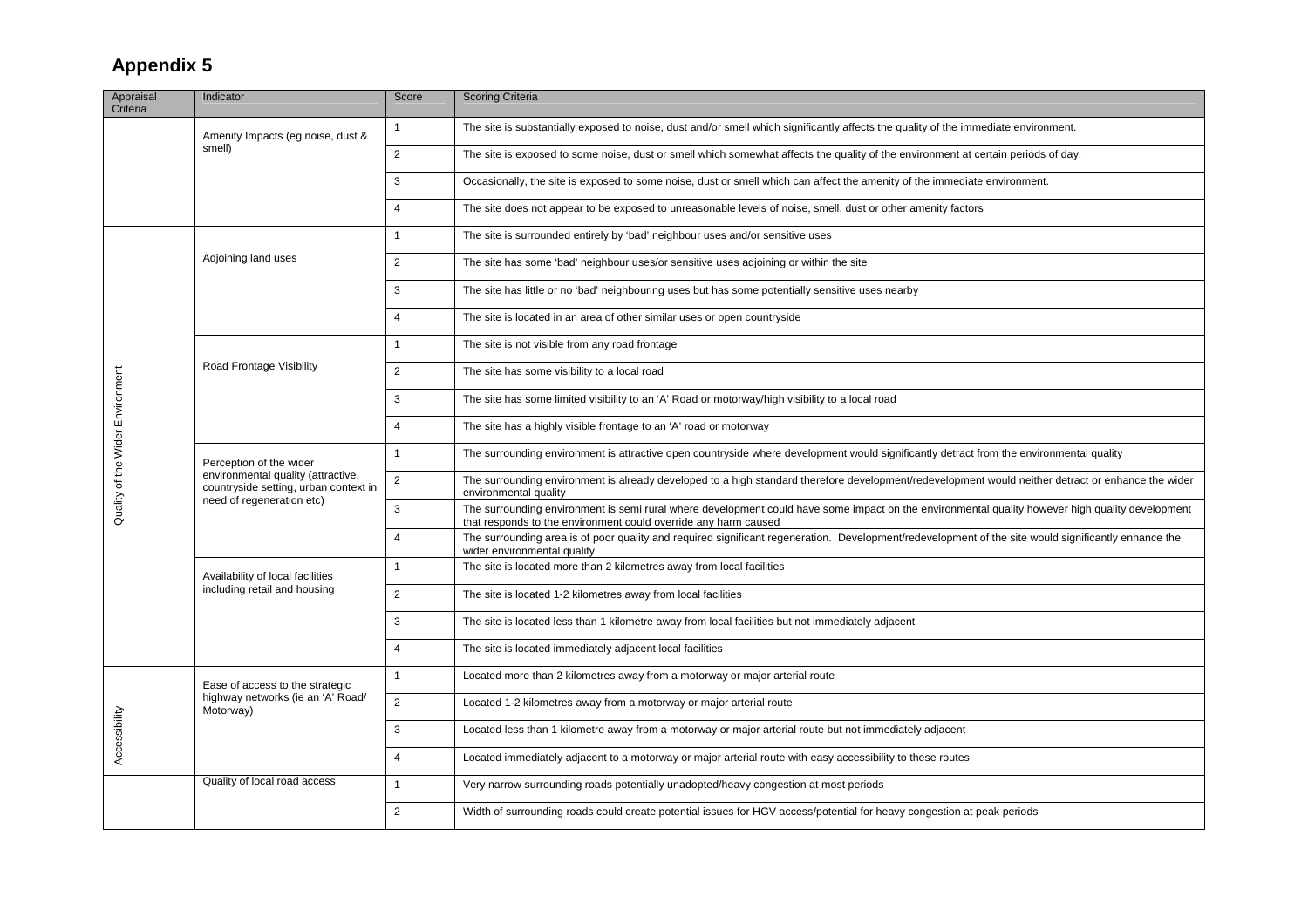| Appraisal<br>Criteria                  | Indicator                                                                                                                                                                                             | Score          | <b>Scoring Criteria</b>                                                                                                                                                                                                                                |
|----------------------------------------|-------------------------------------------------------------------------------------------------------------------------------------------------------------------------------------------------------|----------------|--------------------------------------------------------------------------------------------------------------------------------------------------------------------------------------------------------------------------------------------------------|
|                                        |                                                                                                                                                                                                       | 3              | Surrounding roads are relatively wide/ likely to be limited congestion at peak periods.                                                                                                                                                                |
|                                        |                                                                                                                                                                                                       | $\overline{4}$ | Surrounding roads are wide/no apparent issues of congestion                                                                                                                                                                                            |
|                                        | Quality of Site Access                                                                                                                                                                                | $\overline{1}$ | Significant site access (visibility) constraints/possible 'ransom' issues                                                                                                                                                                              |
|                                        |                                                                                                                                                                                                       | $\overline{2}$ | Possible site access (visibility) constraints, including for larger commercial vehicles, which could constrain development                                                                                                                             |
|                                        |                                                                                                                                                                                                       | 3              | Likely to be only minimal site access (visibility constraints)                                                                                                                                                                                         |
|                                        |                                                                                                                                                                                                       | $\overline{4}$ | No apparent site access (visibility) constraints                                                                                                                                                                                                       |
|                                        |                                                                                                                                                                                                       | $\overline{1}$ | Site has been available (e.g. allocated) for more than 10 years                                                                                                                                                                                        |
|                                        | Duration of availability**                                                                                                                                                                            | $\overline{2}$ | Site has been available (e.g allocated) for 6-10 years                                                                                                                                                                                                 |
|                                        |                                                                                                                                                                                                       | 3              | Site has been available (e.g. allocated or committed) for 2-5 years                                                                                                                                                                                    |
|                                        |                                                                                                                                                                                                       | $\overline{4}$ | Site has been available (e.g. allocated or committed) for less than 2 years                                                                                                                                                                            |
|                                        |                                                                                                                                                                                                       | $\overline{1}$ | No evidence of active marketing, recent completions or development under construction at the time of the survey. On developed sites vacant levels<br>appear very high                                                                                  |
| Market Conditions/Perception of Demand | Marketing and enquiry interest                                                                                                                                                                        | $\overline{2}$ | Evidence of limited marketing but low level of interest for employment uses indicated by agents/limited or no recent completions or development under<br>construction at the time of the survey. On developed sites, vacancy levels appear high.       |
|                                        |                                                                                                                                                                                                       | 3              | Evidence of active marketing with moderate levels of interest for employment uses indicated by agents/may be some recent completions or<br>development under construction at the time of the survey. On developed sites, vacancy levels appear average |
|                                        |                                                                                                                                                                                                       | $\overline{4}$ | Evidence of active marketing with high levels of interest for employment uses indicated by agents/good level of recent completions or development<br>under construction at the time of the survey. On developed sites, vacancy levels are low          |
|                                        | Ownership/Owner aspirations                                                                                                                                                                           | $\overline{1}$ | Site owner(s) actively pursuing non-employment uses (eg extant planning permission exists for non-employment use/recent pre-application<br>discussions/submissions for non-employment uses through LDF)                                                |
| Ownership                              |                                                                                                                                                                                                       | $\overline{2}$ | Site is unknown multiple/single ownership, no extant planning permissions/recent pre-application discussions for employment or non-employment<br>development, owner aspirations unknown                                                                |
|                                        |                                                                                                                                                                                                       | 3              | Site is in known multiple/single ownership, no extant planning permissions for employment or non-employment development owner aspirations for<br>employment appear neutral                                                                             |
|                                        |                                                                                                                                                                                                       | $\overline{4}$ | Site owner(s) actively pursuing employment uses (eg extant planning permission exists for employment use/recent pre-application discussions)                                                                                                           |
|                                        | Environmental constraints and<br>abnormal development<br>requirements (eg landscape/nature<br>conservation designations, heritage<br>features (listed buildings and<br>conservation areas). TPO's and | $\overline{1}$ | The site is constrained by several environmental constraints/abnormal development requirements which will likely significant limit development potential                                                                                               |
| Site Development<br>Constraints        |                                                                                                                                                                                                       | $\overline{2}$ | The site is constrained by some environmental constraints/abnormal development requirements which could limit development potential                                                                                                                    |
|                                        |                                                                                                                                                                                                       | 3              | The site is unlikely to be significantly constrained by environmental constraints/abnormal development requirements and these issues will likely only<br>have a minimal impact on development potential.                                               |
|                                        | identified development<br>requirements/issues/constraints set<br>out in Local Plan policies, site<br>developments briefs etc)**                                                                       | $\overline{4}$ | There are no identified environmental or known abnormal development requirements applying to the site                                                                                                                                                  |
|                                        | Physical site features (eg                                                                                                                                                                            | $\overline{1}$ | Site less than 0.5 hectares/significantly constrained by physical site features                                                                                                                                                                        |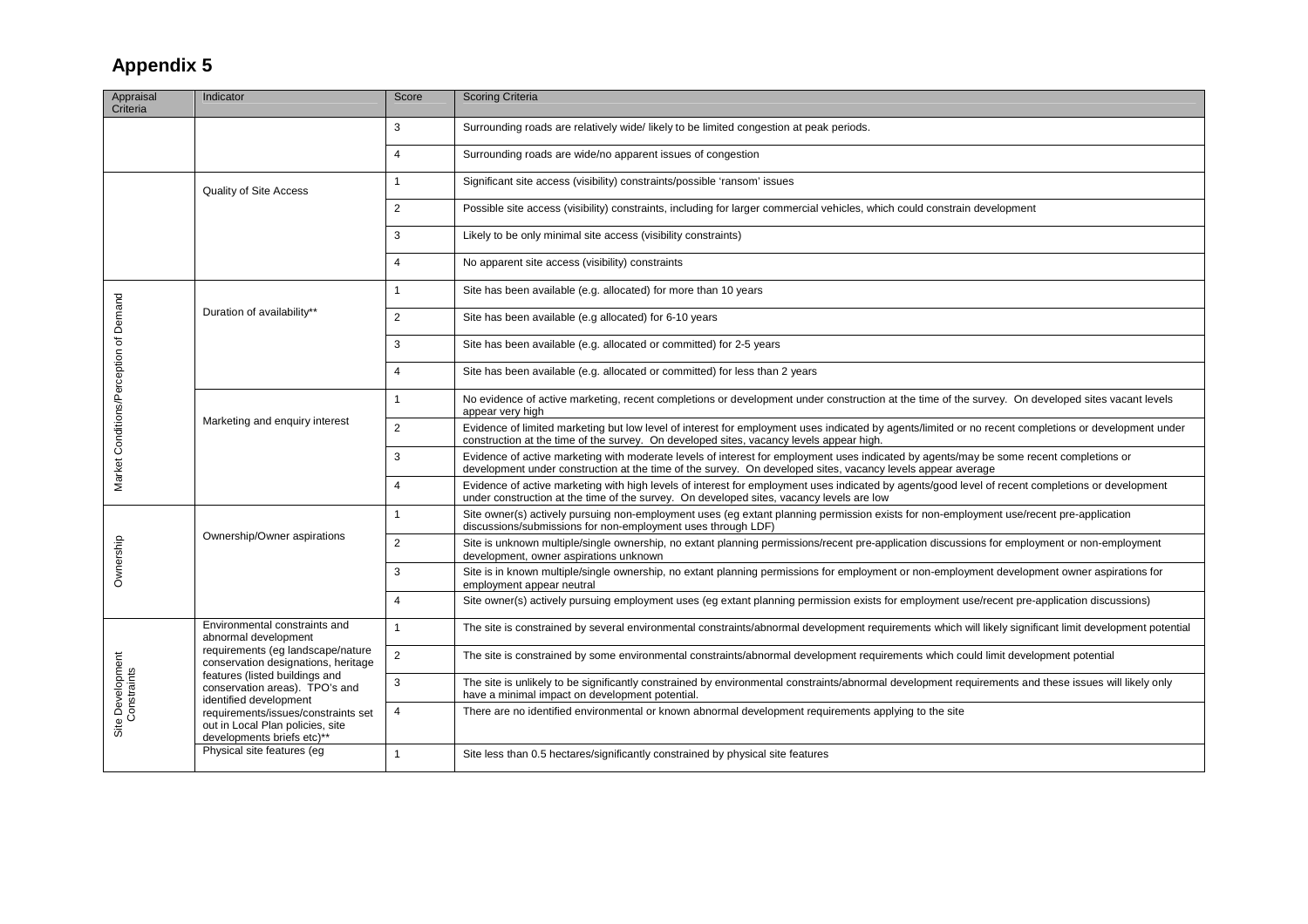| Appraisal<br>Criteria | Indicator                                                                                       | Score | <b>Scoring Criteria</b>                                                                                          |
|-----------------------|-------------------------------------------------------------------------------------------------|-------|------------------------------------------------------------------------------------------------------------------|
|                       |                                                                                                 |       | Site is between 0.5 and 1 hectare/constrained by certain physical site features                                  |
|                       | site size, shape,<br>topography, pylons,                                                        | 3     | Site is between 1 and 5 hectares/may have some physical constraining features                                    |
|                       | drainage ditches and known<br>underground utilities<br>infrastructure dissecting the<br>site)** |       | Site is in excess of 5 hectares/no apparent evidence of physical constraining features                           |
|                       | Ground conditions/<br>contamination**                                                           |       | Likely to be significantly contaminated requiring substantial ground preparation and remediation                 |
|                       |                                                                                                 |       | Likely to be contaminated requiring some ground preparation and remediation                                      |
|                       |                                                                                                 | 3     | Likely to be only limited potential for contamination requiring minimal ground preparation and remediation works |
|                       |                                                                                                 |       | Contamination unlikely, no significant ground preparation works required                                         |
|                       | Flooding                                                                                        |       | Entire site within Flood Zone 2 or 3 or both (medium/high probability of flooding)                               |
|                       |                                                                                                 |       | Site comprises Flood Zones 1, 2 and 3                                                                            |
|                       |                                                                                                 | 3     | Site comprises of Flood Zone 1 and 2                                                                             |
|                       |                                                                                                 | 4     | Entire site is within Flood Zone 1 (low probability of flooding)                                                 |

\* Applies to occupied sites/re-use opportunities only

\*\* Applies to vacant/part vacant sites and redevelopment opportunities only

# **Environmental Sustainability**

| Appraisal<br>Criteria    | Indicator                             | Score          | <b>Scoring Criteria</b>                                                                                                        |
|--------------------------|---------------------------------------|----------------|--------------------------------------------------------------------------------------------------------------------------------|
|                          | Sequential Location                   |                | The site is located completely outside of a defined urban area                                                                 |
|                          |                                       | $\overline{2}$ | The site is located out of centre, but within the urban area                                                                   |
|                          |                                       |                | The site is located within or on the edge of an existing district or town centre                                               |
| $\alpha$                 |                                       |                | The site is located within or edge of an existing city centre                                                                  |
| $\overline{a}$<br>Natur. | Land classification                   |                | The site is predominantly/wholly Greenfield                                                                                    |
|                          |                                       | $\overline{2}$ | The site is less than 50% brownfield                                                                                           |
|                          |                                       | 3              | The site is more than 50% brownfield                                                                                           |
|                          |                                       |                | The site is wholly brownfield                                                                                                  |
|                          | Ease of access to public<br>transport |                | The site is more than 500m from a main bus route and more than 1km o a train or bus station                                    |
|                          |                                       | $\overline{2}$ | The site is located within 500m of a main bus route (but not immediately adjacent) and/or within 1km of a train or bus station |